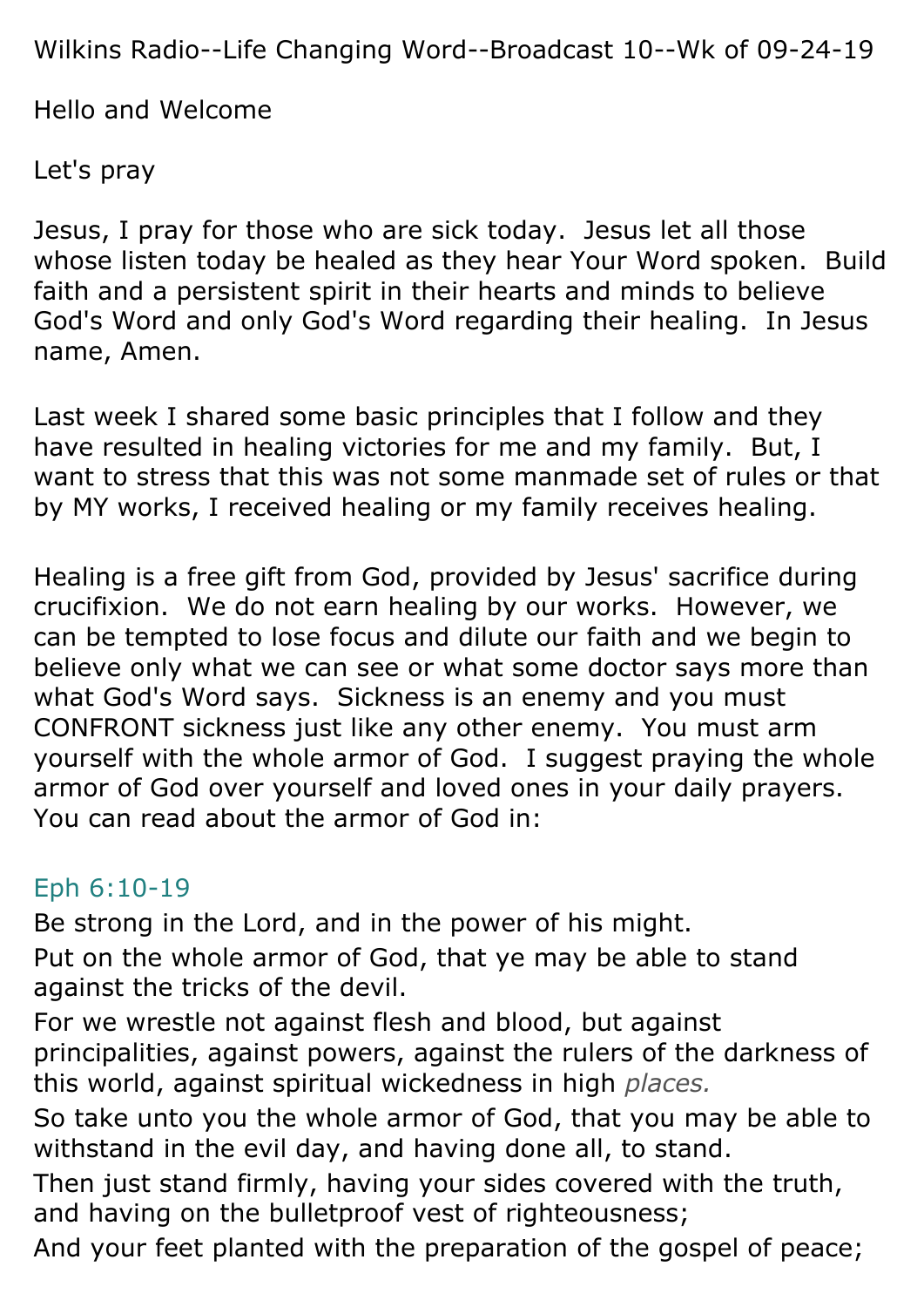Above all, taking the shield of faith, to be able to quench all the fiery darts of the wicked.

And take the helmet of salvation, and the sword of the Spirit, which is the word of God:

Praying always with all prayer and supplication in the Spirit, and watching thereunto with all perseverance and supplication for all saints;

And for me, that utterance may be given unto me, that I may open my mouth boldly, to make known the mystery of the gospel,

The basic steps I shared last broadcast are the ways I confront "The System" of negativity and doubt that starts to surround and defeat people who are sick. These are ways that I stay on course and avoid the traps of medical facts versus God's truth written in the Bible.

I want you to see what happens in this Bible story and how Jesus confronts negativity and "the system" that tried to keep Jay-Iris from believing his daughter could be healed. Also, I want you to be amazed by the sick woman who actually broke the law, but was going to do whatever it took to receive healing from Jesus. Let's read:

Mar 5:21-41 And when Jesus was passed over again by ship unto the other side, many people gathered unto him: and he was nigh unto the sea.

Mar 5:22 And, behold, there cometh one of the rulers of the synagogue, Jairus by name; and when he saw him, he fell at his feet,

Mar 5:23 And begged him, saying, My little daughter is at the point of death: *I pray thee,* come and lay your hands on her, that she may be healed; and so she shall live.

Mar 5:24 And *Jesus* went with him; and many people followed him, and crowded him.

Mar 5:25 And a certain woman, which had an issue of blood twelve years,

Mar 5:26 And had suffered many things of many physicians, and had spent all that she had, and was no better, but rather grew worse,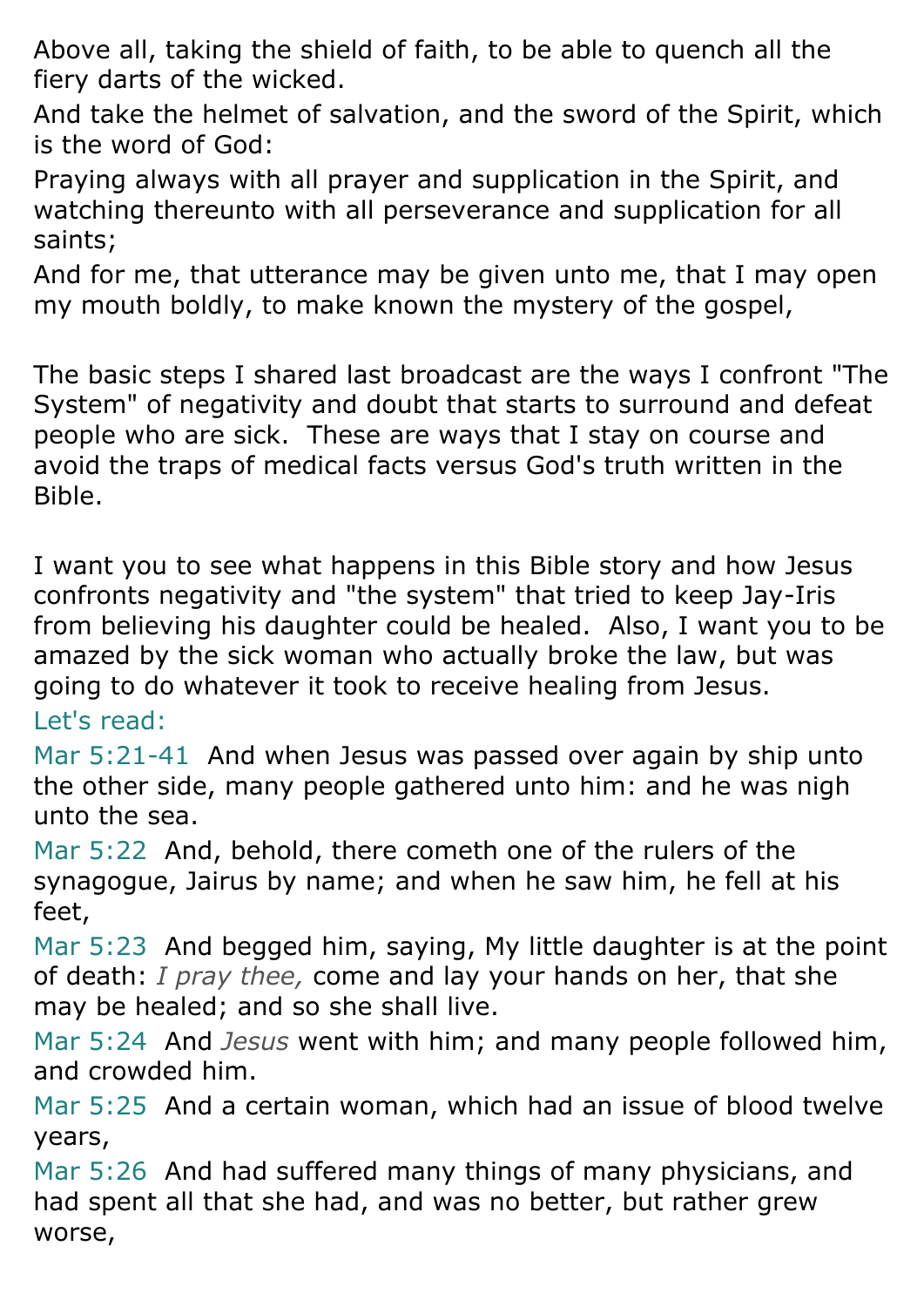Mar 5:27 When she had heard of Jesus, came pressed from behind, and touched his garment.

Mar 5:28 For she said, If I may touch but his clothes, I shall be whole.

Mar 5:29 And straightway the fountain of her blood was dried up; and she felt in *her* body that she was healed of that plague.

Mar 5:30 And Jesus, immediately knowing in himself that power had gone out of him, turned him about in the crowd, and said, Who touched my clothes?

Mar 5:31 And his disciples said unto him, You see the multitude crowding around you, and ask, Who touched me?

Mar 5:32 And he looked round about to see her that had done this thing.

Mar 5:33 But the woman fearing and trembling, knowing what was done in her, came and fell down before him, and told him all the truth.

Mar 5:34 And he said unto her, Daughter, thy faith hath made thee whole; go in peace, and be whole of thy plague.

Mar 5:35 While Jesus spoke, there came word from the ruler of the synagogue's *house* which said, Your daughter is dead: why trouble the Master any further?

Mar 5:36 As soon as Jesus heard the word that was spoken, he said to the ruler of the synagogue, Be not afraid, only believe.

Mar 5:37 And he allowed no man to follow him, except Peter, and James, and John the brother of James.

Mar 5:38 And Jesus came to the house of the ruler of the synagogue, and saw the uproar of those gathered, and the people that wept and wailed greatly.

Mar 5:39 And when Jesus came in, he said unto them, Why are you making this commotion, and weeping? the daughter is not dead, but sleeps.

Mar 5:40 And they laughed him to scorn. But when he had put them all out, he took the father and the mother of the young girl, and them that were with him, and entered in where the young girl was lying.

Mar 5:41 And he took the by the hand, and said unto her, Damsel, I say unto thee, arise.

Mar 5:42 And straightway the young girl arose, and walked; for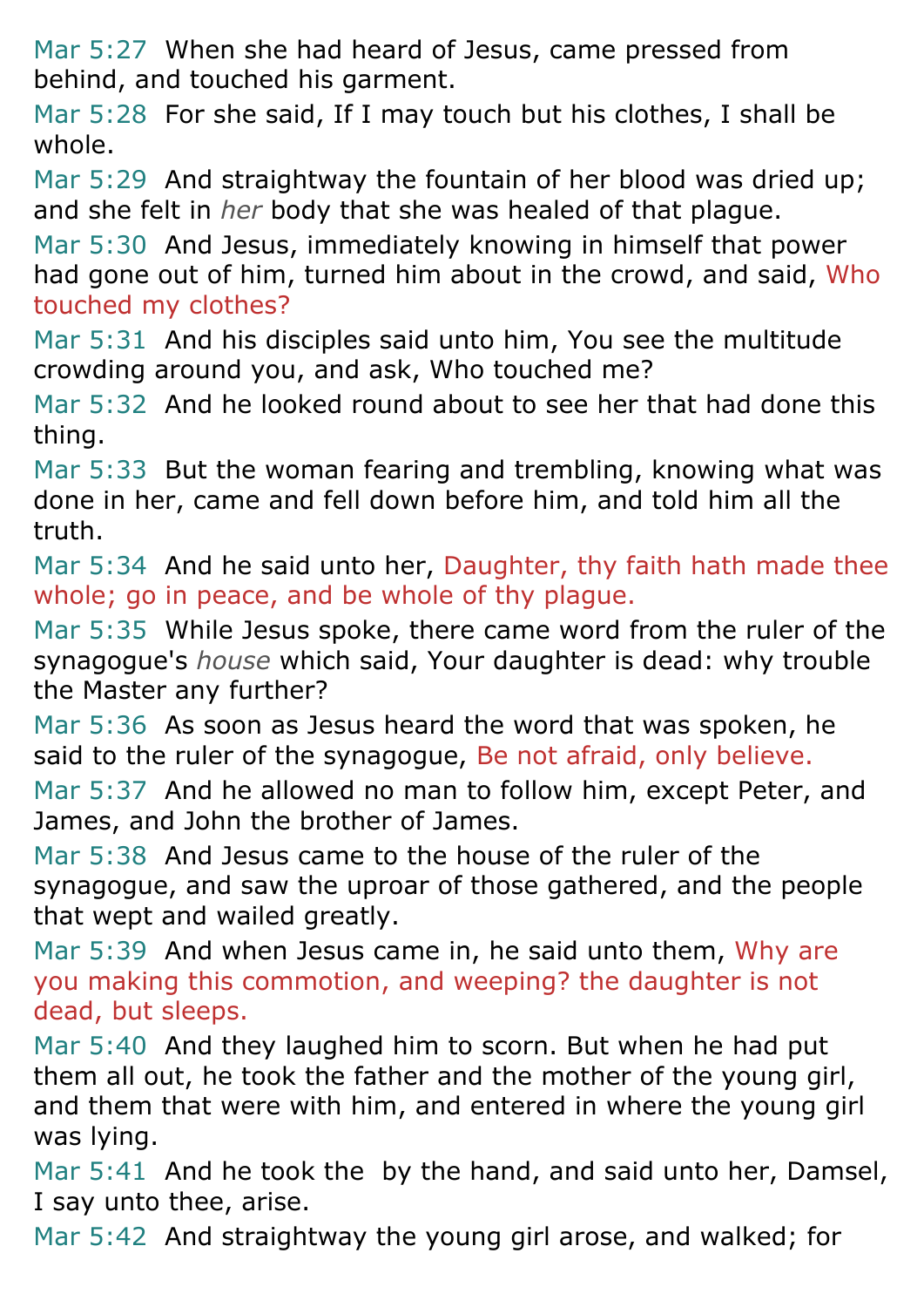she was twelve years old. And they were astonished with a great astonishment.

Look first at what Jesus did to bring healing to the young girl. Jesus started to her house, but was interrupted by the woman with the issue of blood. Then word came from the girl's house, "Do not trouble the Master, because the girl has died". I do not think Jesus felt troubled to go and heal someone or if necessary to raise them from the dead. Jesus said to her father, Be not afraid, only believe". Then Jesus only took three of his disciples, because Jesus needed the strongest believers with him on this mission. If Jesus was selective about the prayer partners he wanted, then we should limit those people who occupy space around us when we are sick to strong believers also. Finally, Jesus cleared the house of the people that were scorning and laughing at the faith words Jesus spoke over the situation. Have you been scorned by family, friends, church people, or medical professionals when you speak faith over your sickness? Well I have. I was told that I was just in shock or denial. That I needed to face the reality of the situation. Well if that is happening to you, clear the room, the house, your life and get those unbelievers out of your environment. Jesus only took the people that had one focus on their mind and that was total healing into the child's bedroom. Then Jesus just spoke and said arise to the girl and she was healed. Follow this example, if you truly need and desire healing. Find only the people who are true faith-filled believers and clear your life of the scorners and speak God's Word over your situation and you will be healed.

Next let us look at the amazing woman with the issue of blood and her determination to be healed. According to Jewish law, if a woman had an hemorrhage of blood and went out in public and mingled with other people she was breaking the law. She was considered "unclean". She would have made everyone she touched "unclean". But she had the audacity to approach Holy and pure Jesus, even though she was "unclean". She was determined to be healed and pressed in close enough to touch the hem of Jesus garment. Maybe she thought she would just secretly get healed and slip away unnoticed. Instead, her great faith and determination to be healed, placed such a strong demand on Jesus that he literally felt it. She had not asked him to pray for her, she